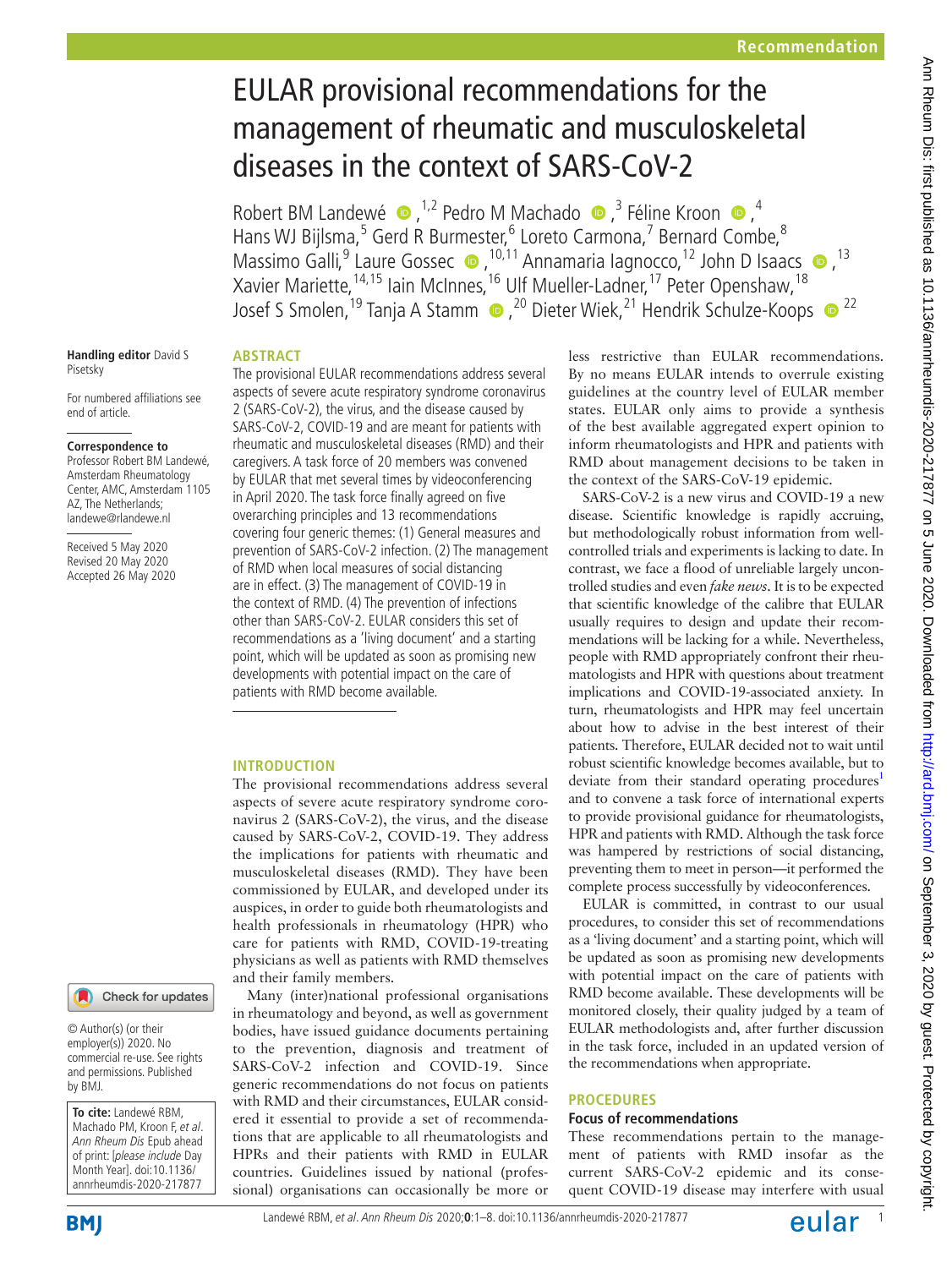management of patients with RMD. These recommendations are decidedly not focused on the diagnosis or treatment of COVID-19. There is some focus on so-called 'inflammatory' RMD, because of specific issues that patients with systemic autoimmune diseases, partly due to their treatments, may face or may have concerns about, without excluding all patients with other types of RMD.

#### **The task force composition**

This EULAR task force consists of 22 experts from seven EULAR member states. Most experts are internationally recognised rheumatologists and immunologists with many years of clinical and scientific experience, who fulfil or have fulfilled official positions in the EULAR organisation. EULAR's current, past and incoming presidents (HWJB, GRB, IM, AI, JSS), as well as the current, past or incoming chairs of EULAR's standing committees on epidemiology and health services research (PMM, LC, LG), clinical affairs (UM-L, RBL) and investigative rheumatology (XM) are members of the task force, among others. The task force was supported by an expert on viral lung diseases (PO), an infectious disease specialist (MG), the EULAR vice-president representing HPR (TAS), the EULAR vice-president representing patients with arthritis and rheumatism (DW) and a clinical fellow (FK). The task force was presided by the past-president of EULAR (HWJB) and selected an overarching steering committee consisting of three clinically active rheumatologists (RBL, PMM, HS-K) and one fellow (FK). All task force members had ample experience with the development of EULAR recommendations according to EULAR's standard operating procedures (SOPs).<sup>[1](#page-6-0)</sup>

#### **Handling potential conflict of interest**

In accordance with EULAR's SOP, task force members are asked on an annual basis to provide and update their interactions with third parties (guideline committees, reimbursement bodies, pharmaceutical industries or other industries) that are not directly related to all day patient care but may give an impression to others of conflict of interest (*potential* COI). The EULAR office keeps record of these declared potential COIs.

#### **The steering committee's workflow**

First, the steering committee collected, largely from official websites, existing guidance documents stemming from several European and non-European countries. Some of these focused on RMD and were prepared by national professional organisations of rheumatology (German,<sup>2</sup> French,<sup>34</sup> Spanish<sup>5</sup>) or general medical organisations (UK National Health Service,<sup>[6](#page-6-4)</sup> National Institute for Health and Care Excellence<sup>[7](#page-7-0)</sup>). Others were generic guidelines, not focusing on RMD (WHO).<sup>8</sup> During the process a set of recommendations by the American College of Rheumatology became available.<sup>9</sup>

Thereafter, the steering committee proposed five overarching principles (OPs). In EULAR's recommendation documents, OPs usually serve to underpin the content of the subsequent recommendations; OPs set the stage on which the body of guidance that follows is built.

Next, the steering committee distinguished four areas of interest for which recommendations seemed appropriate: (1) General measures and prevention of SARS-CoV-2 infection. (2) The management of RMD when local measures of social distancing are in effect. (3) The management of COVID-19 in the context of RMD. (4) The prevention of other infections than SARS-CoV-2.

In total, the steering committee conceived 114 recommendations (between 2 and 5 per area of interest) that were largely based on existing guidelines and recent personal clinical experience of steering committee members. Explanatory information accompanied each of the proposed OP and recommendations.

The steering committee met three times within a period of 10 days by videoconferencing.

#### **The task force's workflow**

The task force members took notice of the draft recommendations by email and were given the opportunity to propose changes, new themes and recommendations. These suggestions were collected by the steering committee and discussed in a task force meeting by videoconference (14 April). The steering committee drafted a second proposal, including the proposed changes, and one new recommendation, which was discussed 1week later in a second task force meeting (21 April). Consensus was reached on 21 April, and the steering committee was assigned the task to prepare the manuscript. All task force members commented on and agreed to the final version of the manuscript before submission.

## **Target audience**

In line with EULAR's SOP, the task force agreed to target their guidance primarily on rheumatologists, HPR and patients with RMD and their families. Secondarily, these recommendations target public health officials and public health experts by making them aware of particular problems pertaining to patients with RMD and their treatments, as well as policy makers, who decide about measures of social distancing, access to healthcare for patients with RMD and availability of drugs for patients with RMD.

#### **Systematic literature research**

It was decided upfront that a systematic literature research to inform the process would not be performed. This is justified on the current absence of sufficient appropriately controlled clinical studies or relevant epidemiological reports as to inform a meaningful process.

#### **Formal decision making**

A formal voting procedure was not performed. Each expert's level of agreement (from 0 (no agreement at all) to 10 (fully agree)) with the statement was solicited by email for each OP and recommendation on 23 April. The mean level of agreement, as well as the proportion of experts with a level of agreement of at least 8, was calculated.

#### **Results**

The task force finally agreed on 5 OPs and 13 recommendations. The bullet text of these OPs and recommendations can be read in [table](#page-2-0) 1. Below, an item-by-item discussion is outlined, that clarifies the choice of themes and wording and sheds more light on the discussions that have taken place in the task force.

*OP 1. To date, there is no evidence that patients with RMD face more risk of contracting SARS-CoV-2 than individuals without RMD, nor that they have a worse prognosis when they contract it.*

This OP states that, according to current knowledge, patients with RMD should not be managed differently than individuals without RMD. It is currently unknown whether a specific RMD or treatment with a specific drug influences the risk (increase, decrease or no change in the risk) of developing COVID-19. While many advisories, including official government bodies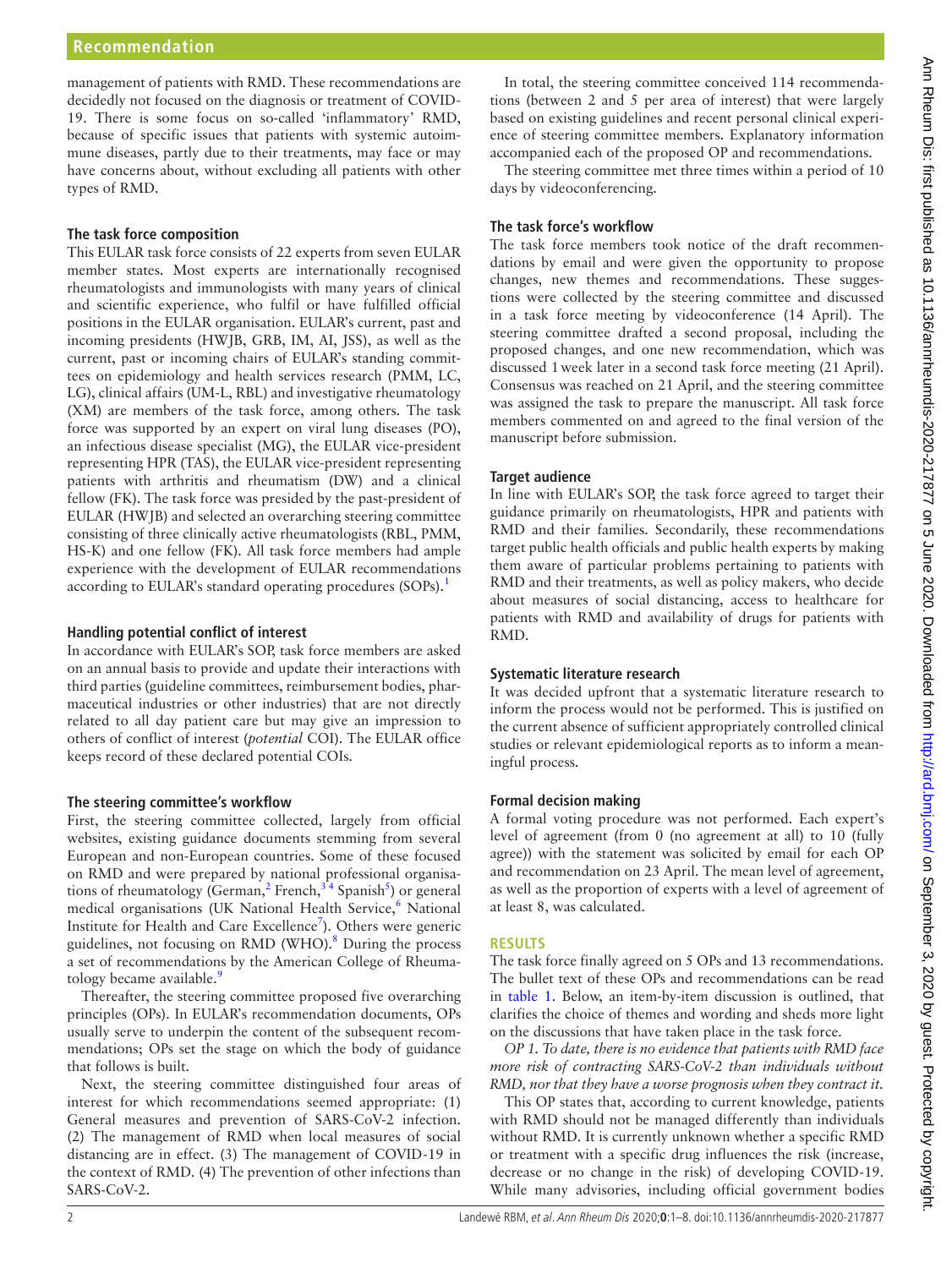<span id="page-2-0"></span>**Table 1** EULAR provisional recommendations for the management of rheumatic musculoskeletal diseases in the context of SARS-CoV-2—April 2020 version

|                        |                                                                                                                                                                                                                                                                                                                                                                                                                        | LoA             |             |
|------------------------|------------------------------------------------------------------------------------------------------------------------------------------------------------------------------------------------------------------------------------------------------------------------------------------------------------------------------------------------------------------------------------------------------------------------|-----------------|-------------|
|                        | <b>Overarching principles</b>                                                                                                                                                                                                                                                                                                                                                                                          | <b>Mean</b> ±SD | $≥8/10$ (%) |
| 1.                     | To date, there is no evidence that patients with RMD face more risk of contracting SARS-CoV-2 than individuals without<br>RMD, nor that they have a worse prognosis when they contract it.                                                                                                                                                                                                                             | $9.1 \pm 1.2$   | 84          |
| 2.                     | The diagnosis and treatment of COVID-19 in patients with RMD is the primary responsibility of an expert in treating<br>COVID-19, such as a pulmonologist, an internist or a specialist in infectious diseases, dependent on local circumstances.                                                                                                                                                                       | $9.3 \pm 1.3$   | 84          |
| 3.                     | Rheumatologists are the leading experts for the immunosuppressive treatments of their patients and should be involved<br>in the decision to maintain or discontinue them.                                                                                                                                                                                                                                              | $9.2 + 2.4$     | 89          |
| 4.                     | The knowledge about immunosuppressive treatments, including sDMARDs and bDMARDs, for the treatment of severe<br>COVID-19 is rapidly evolving. In view of their expertise, rheumatologists should make themselves available for local-<br>hospital, regional or national guideline committees for COVID-19. The use of immunosuppressive drugs for the treatment<br>of COVID-19 should be a multidisciplinary decision. | $9.3 + 1.4$     | 84          |
| 5.                     | Availability and distribution of, and access to, sDMARDs and bDMARDs for the treatment of patients with RMD as well as $8.9\pm1.2$<br>for patients with COVID-19 (but without RMD) is a delicate societal responsibility. Therefore, the off-label use of DMARDs<br>in COVID-19 outside the context of clinical trials should be discouraged.                                                                          |                 | 89          |
| <b>Recommendations</b> |                                                                                                                                                                                                                                                                                                                                                                                                                        |                 |             |
| 1.                     | Patients with RMD should be strongly advised to comply with all preventive and control measures prescribed by the<br>health authorities in their countries.                                                                                                                                                                                                                                                            | $9.9 + 0.5$     | 95          |
| 2.                     | Patients with RMD should in general be advised to comply with the same preventive and control measures as patients<br>without RMD.                                                                                                                                                                                                                                                                                     | $9.3 + 1.0$     | 89          |
| 3.                     | Patients with RMD who do not have suspected or confirmed COVID-19 should be advised to continue their treatment<br>unchanged, namely NSAIDs, glucocorticoids, sDMARDs, bDMARDs, osteoporosis medications and analgesics, among<br>others.                                                                                                                                                                              | $9.6 + 0.6$     | 94          |
| 4.                     | If the RMD and its drug treatment are stable, and signs or symptoms of drug toxicity are absent, regular blood<br>monitoring and face-to-face rheumatology consultations can be postponed temporarily. If necessary, consultation can<br>take place remotely.                                                                                                                                                          | $9.6 + 0.9$     | 94          |
| 5.                     | If the RMD is active, if drug therapy has recently been started or needs adjustment, or if signs or symptoms of drug<br>toxicity emerge, patient and rheumatologist should liaise, weigh the risks of a visit to the clinic against the limitations of<br>remote advice and decide together.                                                                                                                           | $9.7 \pm 1.0$   | 89          |
| 6.                     | If a patient with RMD is offered an outpatient, day care or other type of hospital appointment, patients and members of<br>the rheumatology team should follow local quidance for infection prevention and control, including the use of personal<br>protection equipment if indicated.                                                                                                                                | $9.9 + 0.2$     | 94          |
| 7.                     | Patients with RMD without COVID-19 symptoms who have been in contact with a SARS-CoV-2-positive person should be 8.0±2.5<br>tested for SARS-CoV-2 themselves.                                                                                                                                                                                                                                                          |                 | 63          |
| 8.                     | If a patient with RMD and symptoms of COVID-19 is chronically treated with glucocorticoids, this treatment should be<br>continued.                                                                                                                                                                                                                                                                                     | $8.8 + 1.6$     | 79          |
| 9.                     | If patients with RMD experience mild* symptoms of COVID-19, potential treatment changes in DMARDs should be<br>discussed on a case-by-case basis.                                                                                                                                                                                                                                                                      | $8.9 \pm 1.4$   | 84          |
| 10.                    | Patients with RMD and initially mild symptoms who experience worseningt of COVID-19 symptoms should immediately<br>seek further healthcare advice of an expert in treating COVID-19, such as a pulmonologist, an internist or a specialist in<br>infectious diseases, dependent on local circumstances.                                                                                                                | $9.8 + 0.5$     | 94          |
| 11.                    | Patients with RMD who are admitted to the hospital because of significantt, # COVID-19 should follow local treatment<br>recommendations for COVID-19 as applied by the treating expert.                                                                                                                                                                                                                                | $9.7 \pm 0.8$   | 89          |
| 12.                    | Patients with RMD without symptoms of COVID-19 should be advised to update their vaccination status in accordance<br>with the EULAR recommendations for the vaccination of patients with RMD, with a particular focus on pneumococci and<br>influenza.                                                                                                                                                                 | $9.4 \pm 1.0$   | 89          |
| 13                     | In patients with RMD treated with cyclophosphamide or glucocorticoids, Pneumocystis Jiroveci pneumonia prophylaxis<br>should be considered.                                                                                                                                                                                                                                                                            | $9.3 \pm 0.9$   | 89          |

\*See definition of mild symptoms in [box 2.](#page-3-0)

†See definition of worsening in [box 2](#page-3-0).

‡See definition of significant COVID-19 in [box 2.](#page-3-0)

bDMARD, biologic disease modifying antirheumatic drug; EULAR, European League Against Rheumatism; LoA, level of agreement; NSAID, non-steroidal anti-inflammatory drug; RMD, rheumatic and musculoskeletal diseases; SARS-CoV-2, severe acute respiratory syndrome coronavirus 2; sDMARD, synthetic disease modifying antirheumatic drug.

in some countries, $6^{6}$ <sup>10–12</sup> postulate an increased risk for patients with inflammatory/autoimmune diseases or those using immunosuppressive drugs, since they extrapolate existing data stemming from registries that such patients have increased risk of some infections, $13-15$  it should be stated clearly that such an association for SARS-CoV-2 and COVID-19 has not (yet) been established. From this OP follows that there is no current basis for preventive measures that are more or less restrictive than those issued for the general population (see recommendations

1 and 2). However, there is also no evidence that patients with RMD, irrespective of their treatment, have a better prognosis than other individuals.

Level of agreement:  $9.1 \pm 1.2$ ; 84% scored 8/10 or higher.

*OP 2. The diagnosis and treatment of COVID-19 in patients with RMD is the primary responsibility of an expert in treating COVID-19, such as a pulmonologist, an internist or a specialist in infectious diseases, dependent on local circumstances.*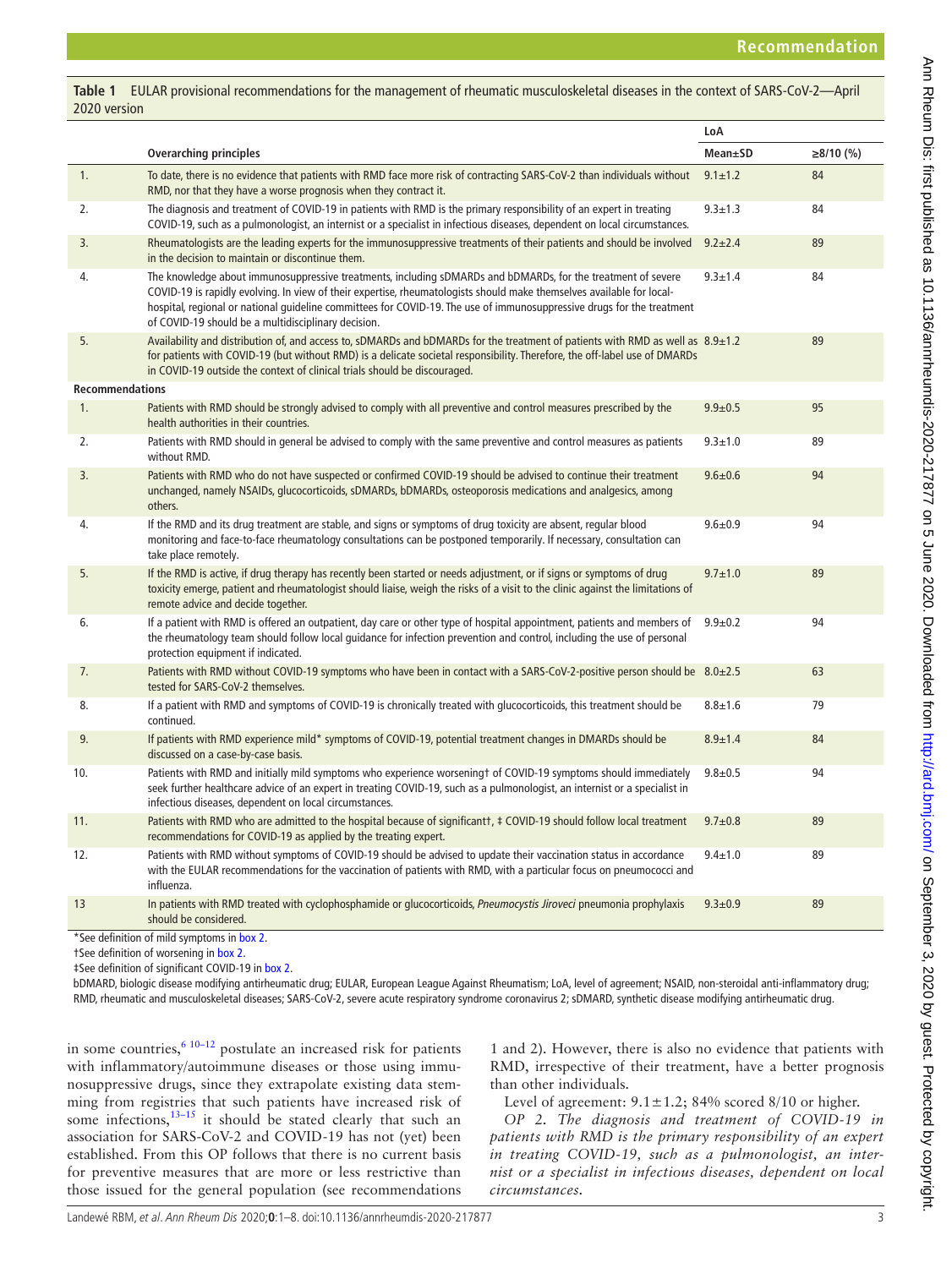## **Box 1 Cytokine release syndrome**

<span id="page-3-1"></span>► Cytokine release syndrome (CRS) (also described as cytokine storm, macrophage activation syndrome or secondary haemophagocytic lymphohistocytosis) is an emergency condition of systemic hyperinflammation that may occur in patients with COVID-19 pneumonia.<sup>25</sup> CRS should be suspected in patients with confirmed COVID-19 pneumonia (either by PCR testing or by CT scan) who rapidly deteriorate and experience respiratory failure. Potential biomarkers of CRS are very high levels of C reactive protein, D-dimer, ferritin and IL-6 or a high *H Score*, which computes a value based on the following components: temperature, organomegaly, number of cytopenias, triglycerides, fibrinogen, ferritin, aspartate aminotransferase, haemophagocytosis on bone marrow aspirate and known immunosuppression.<sup>26</sup>

This OP serves to make clear that the diagnosis and treatment of SARS-CoV-2-infection and COVID-19 does not and should not belong to the expertise and responsibility of the rheumatologist or the HPR working in the field of rheumatology. Dependent on local (national) circumstances, several different medical specialists take care of these patients.

Level of agreement:  $9.3 \pm 1.3$ ; 84% scored 8/10 or higher.

*OP 3. Rheumatologists are the leading experts for the immunosuppressive treatments of their patients and should be involved in the decision to maintain or discontinue them.*

This OP states that the rheumatologist is an important discussion partner in making decisions on drug treatment in patients with RMD, in particular patients that use synthetic or biologic disease modifying antirheumatic drugs (sDMARDs and bDMARDs, respectively) or other drugs that have an immunosuppressive connotation. This OP is important since recent information suggests that clinicians taking care of patients with COVID-19 are tempted to stop all treatments that are believed to be associated with impaired virus clearance, without considering the risk of a flare of the underlying RMD, leading to unwarranted situations and anxiety in patients. The treating rheumatologist is the pre-eminent discussion partner for experts in treating COVID-19 to decide if a drug for RMD can be paused safely or should be continued (see below). The rheumatologist's role should not be marginalised.

In the task force there was dissent about using the term 'immunosuppressive' versus the term 'immunomodulatory'. The task force finally decided to keep the term 'immunosuppressive', since it is the fear for and perception of inappropriate suppression of the immune system that leads to the discontinuation of these drugs in case of COVID-19. Still, some of them do not formally supress the immune system (eg, hydroxychloroquine (HCQ) and sulfasalazine) and bDMARDs that target cytokines specifically block one element of the immune system while leaving remaining components unmanipulated.

Level of agreement:  $9.2 \pm 2.4$ ; 89% scored 8/10 or higher.

*OP 4. The knowledge about immunosuppressive treatments, including sDMARDs and bDMARDs, for the treatment of severe COVID-19 is rapidly evolving. In view of their expertise, rheumatologists should make themselves available for local-hospital, regional or national guideline committees for COVID-19. The use of immunosuppressive drugs for the treatment of COVID-19 should be a multidisciplinary decision.*

This OP further elaborates on OP3, but addresses the matter from a different angle: it acknowledges the practice that some

DMARDs (such as (hydroxy)chloroquine) are now, rightly or wrongly, propagated for the prevention or treatment of COVID-19. Several bDMARDs (such as interleukin (IL) 6 and IL-1 inhibitors) and janus kinase inhibitors (JAKi) are under investigation for treating severe COVID-19 and are sporadically used 'off-label', in particular in patients with COVID-19 with concomitant cytokine release syndrome (CRS; see [box](#page-3-1) 12 for an explanation). The IL-6 receptor blocker tocilizumab has been approved by Food and Drug Admiistration (FDA) and European Medicines Agency (EMA) for patients with chimeric antigen receptor (CAR) T cell treatment associated CRS and recently by Chinese authorities for severe COVID-19[.16](#page-7-6)

Rheumatologists may possess relevant knowledge about the indications, contraindications and toxicity of DMARDs and cytokine inhibitors and could be consulted by physicians treating patients with COVID-19 and by guideline committees. The term 'multidisciplinary' here refers to different medical specialists, but it is obvious that the decision to start, stop or continue treatment with DMARDs or cytokine inhibitors in the end should be a shared decision between patients and physician(s).

Level of agreement:  $9.3 \pm 1.4$ ; 84% scored 8/10 or higher.

*OP 5. Availability and distribution of, and access to, sDMARDs and bDMARDs for the treatment of patients with RMD as well as for patients with COVID-19 (but without RMD) is a delicate societal responsibility. Therefore, the off-label use of DMARDs in COVID-19 outside the context of clinical trials should be discouraged*.

This principle elaborates on the potential lack of drug availability for patients with RMD (with or without COVID-19) due to unproven overuse for patients with COVID-19. The best example is the shortage of HCQ for patients with systemic lupus erythematosus, that arose in some countries after rumours that this drug would be effective in COVID-19. $17$  Similar concerns exist for particular bDMARDs (eg, tocilizumab). 'Delicate responsibility' refers to the following dilemma: in the absence of a proven treatment for COVID-19, clinicians will understandably try every drug with possible efficacy in critically ill patients, and publish their successes in case reports. However, by doing so they may unintentionally contribute to creating false hope and conveying wrong information. Since some DMARDs are potentially efficacious in COVID-19, patients with RMD can be affected disproportionally. It is because of this dilemma that offlabel medication use outside the context of clinical trials should

## **Box 2 Symptoms of COVID-19**

## <span id="page-3-0"></span>**\*Mild symptoms of COVID-19:**

► These include symptoms of common cold, such as sore throat, running nose, nasal congestion, anosmia or dysgeusia, fatigue, generalised or local myalgia, arthralgia without clinical swelling, anorexia, diarrhoea, as well as temperature elevation (<38°C).

## **\*\*Worsening of mild COVID-19 symptoms:**

► This applies when a patient with formerly mild symptoms of COVID-19 gets fever ≥38°C or subjective shortness of breath or tachypnoea (>20/min) or hypoxia or cyanosis.

## **\*\*\*Significant symptoms of COVID-19:**

 $\blacktriangleright$  These include all of the above, but accompanied by fever (≥38°C) or subjective shortness of breath or tachypnoea (>20/min) or hypoxia or cyanosis.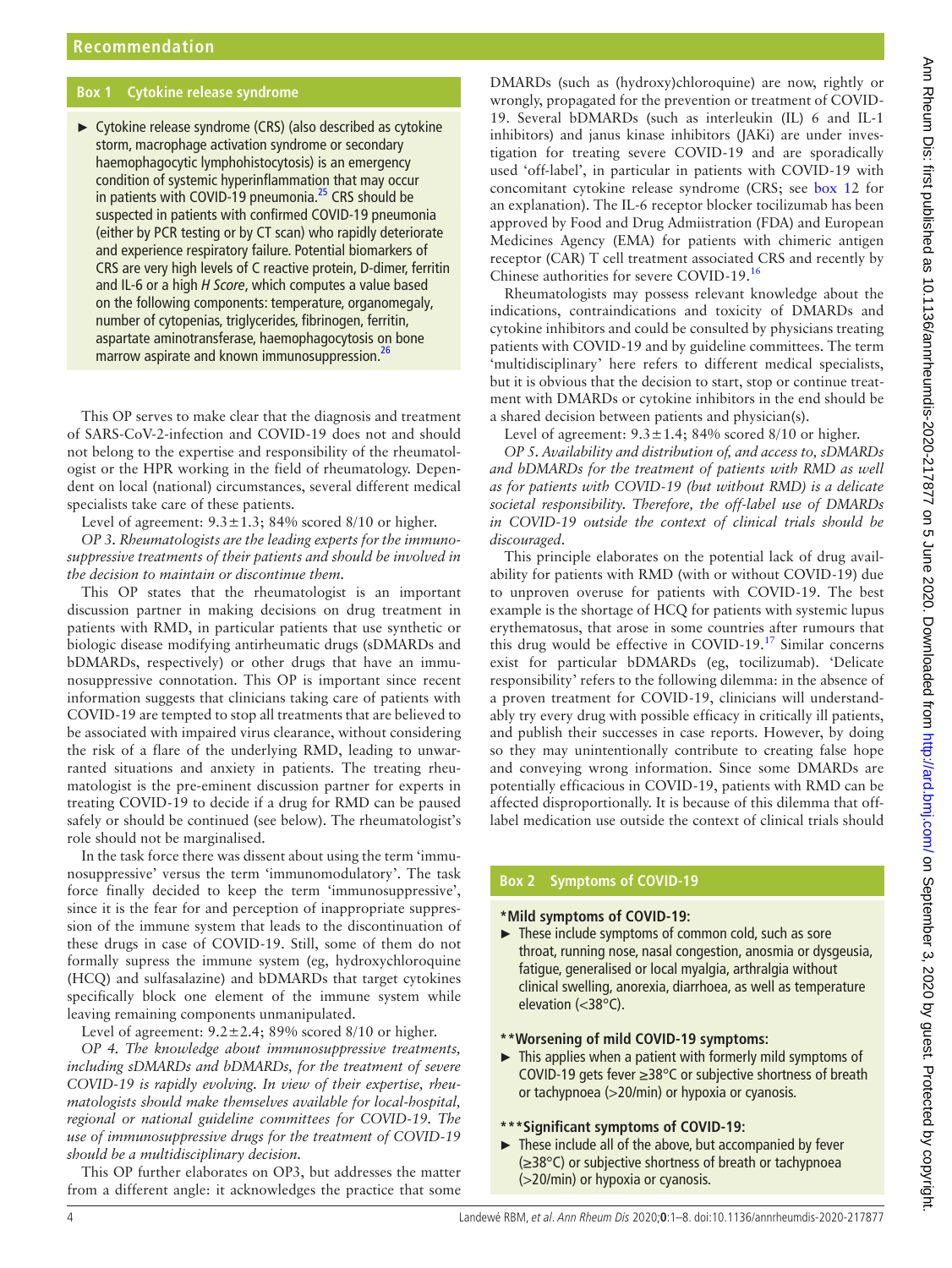be discouraged. Physicians that nevertheless decide to treat patients with COVID-19 with DMARDs off-label have a responsibility to document their argumentation and the follow-up of these patients carefully.

Level of agreement:  $8.9 \pm 1.2$ ; 89% scored 8/10 or higher.

#### **General measures and prevention of SARS-CoV-2 infection**

Recommendations 1–3 pertain to general public health measures and precautions. The scope is that of patients with RMD who have no signs of COVID-19 and have not been in contact with patients with COVID-19.

*RC 1. Patients with RMD should be strongly advised to comply with all preventive and control measures prescribed by the health authorities in their countries*.

In line with OP 1 to date there is no reason to assume that patients with RMD have a higher risk of being infected with SARS-CoV-2, or fare worse if they get COVID-19. Obviously, this means that currently known risk factors for severe COVID-19, including older age, male gender, comorbid cardiovascular disease and obesity, also pertain to patients with  $RMD<sup>18</sup>$  $RMD<sup>18</sup>$  $RMD<sup>18</sup>$ . This recommendation tells patients and their rheumatologist/HPR to behave like all other individuals in society in their attempts to avoid or control infection. We note that some RMDs share increased prevalence of some of these comorbidities especially metabolic syndrome, cardiovascular disease and obesity.

Level of agreement:  $9.9 \pm 0.5$ ;  $95\%$  scored 8/10 or higher.

RC 2. *Patients with RMD should in general be advised to comply with the same preventive and control measures as patients without RMD*.

This recommendation reiterates that there is also no reason for patients with RMD to take different measures, given there is no added risk for them. There is also no reason to believe that patients with RMD have more or less risk than others because of their DMARD use.

Level of agreement:  $9.3 \pm 1.0$ ;  $95\%$  scored  $8/10$  or higher.

*RC 3. Patients with RMD who do not have suspected or confirmed COVID-19 should be advised to continue their treatment unchanged, namely NSAIDs, glucocorticoids (GCs), sDMARDs, bDMARDs, osteoporosis medications and analgesics, among others*.

Based on the same rationale as OP 1, it is unadvisable to change chronic treatment for RMD in patients who are not suspected of COVID-19. This recommendation refers to patients with 'inflammatory' RMD, and to all patients with RMD, and serves to reassure those who are concerned about the safety of their drugs with respect to COVID-19.

Level of agreement:  $9.6 \pm 0.6$ ; 94% scored 8/10 or higher.

#### **Management of the RMD when local measures of social distancing are in effect**

Recommendations 4–6 advise patients with RMD how to act during or in the aftermath of the SARS-CoV-2 epidemic, when official restrictions in the freedom of movement apply. They refer to all potential levels of existing social distancing, varying from, for example, keeping 1–1.5 m or 2 m distance for subpopulations to a complete country lockdown.

*RC 4. If the RMD and its drug treatment are stable, and signs or symptoms of drug toxicity are absent, regular blood monitoring and face-to-face rheumatology consultations can be postponed temporarily. If necessary, consultation can take place remotely*.

This recommendation tells patients with RMD and their caregivers that usual regular monitoring visits can safely be postponed once or twice (up to 6 months maximum) in patients with

stable disease. Instead, patients may communicate with their rheumatologists and HPR via telephone or videoconference. Email communication is generally discouraged, because of issues with privacy protection, unless approved secure email transfer systems are used.

Level of agreement:  $9.6 \pm 0.9$ ; 94% scored 8/10 or higher.

*RC 5. If the RMD is active, if drug therapy has recently been started or needs adjustment, or if signs or symptoms of drug toxicity emerge, patient and rheumatologist should liaise, weigh the risks of a visit to the clinic against the limitations of remote advice, and decide together*.

This recommendation clarifies that a visit to a clinic or hospital implies a judgmental trade-off between the risk of advising the patient only remotely and the patient's and rheumatologist/ HPR's risk of contracting SARS-CoV-2 in the hospital or care facility. A generic recommendation (*dos and don'ts*) cannot be formulated, since the outcome of this decision is situational and dependent on the needs of the patient and the appraisal of the physician/HPR. This may particularly be the case as COVID-safe areas of clinics and hospitals are increasingly created.

Level of agreement:  $9.7 \pm 1.0$ ; 89% scored 8/10 or higher.

*RC 6. If a patient with RMD is offered an outpatient, day care or other type of hospital appointment, patients and members of the rheumatology team should follow local guidance for infection prevention and control, including the use of personal protection equipment if indicated*.

If the decision is made to see the patient physically, then the patient as well as all members of the rheumatology team should do everything necessary to prevent SARS-CoV-2 infection during the visit. Since local guidance may differ, and supplies may be a limiting factor, a generic advice is given here. Personal protection equipment refers to masks, gloves, eye protection, safety footwear, gowns and hairnets, among others.

Level of agreement:  $9.9 \pm 0.2$ ; 94% scored 8/10 or higher.

## **Management of COVID-19 in the context of RMD**

Recommendations 7–10 refer to scenarios in which a patient with RMD has been in contact with a virus-positive patient or is virus-positive himself/herself. A focus is on the use of (potentially) immunosuppressive drugs, commonly used in patients with 'inflammatory' RMD.

*RC 7. Patients with RMD without COVID-19 symptoms who have been in contact with a SARS-CoV-2-positive person should be tested for SARS-CoV-2 themselves*

This recommendation raised a lot of dissent in the task force. The initially proposed version of this recommendation included more specific guidance about DMARD drug pausing (proposed to be done), the duration of such a drug pause (proposed for 6 days) and the recommencement of paused drugs (proposed when a virus test is negative and symptoms of COVID-19 do not occur). Task force members disagreed about the need to pause, the duration of a pause and the safety of recommencement, and therefore it was decided not to include these issues in the recommendation. Although testing is recommended for patients with RMD who were in contact with a virus-positive case, task force members acknowledge that test supplies may fall short or are not (yet) broadly available in many countries.

Level of agreement:  $8.0 \pm 2.5$ ; 63% scored 8/10 or higher. *RC 8. If a patient with RMD and symptoms of COVID-19 is* 

*chronically treated with GCs, this treatment should be continued*. GCs deserve a special mention in view of the fact that GCs cannot be stopped at once and should sometimes even be doseincreased in case of severe concomitant disease ('stress-scheme').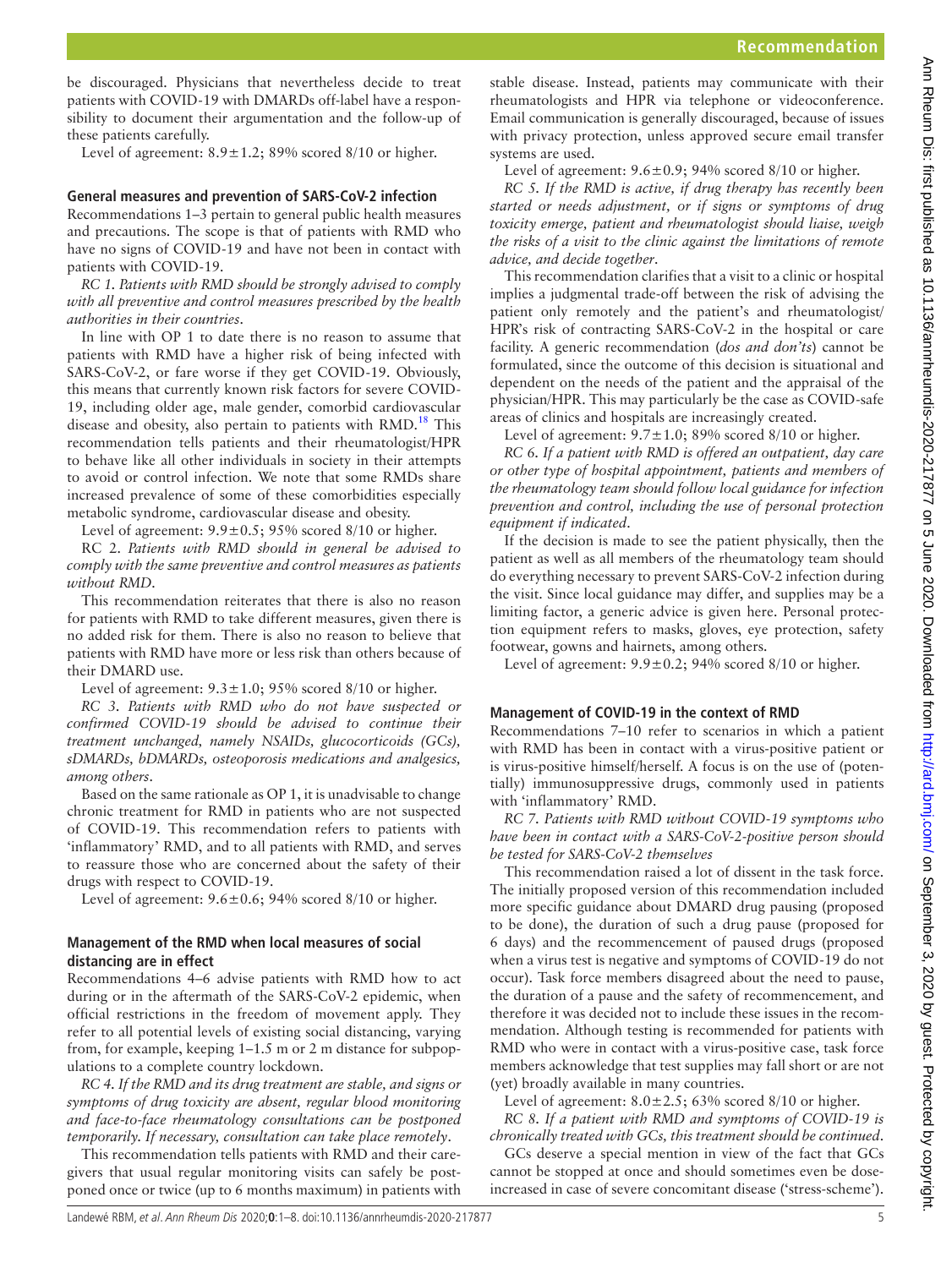Members argued whether or not a 'lowest possible dose' should be recommended specifically, but agreed that the principle of 'lowest possible dose' as per existing EULAR recommendations for the management of  $\widehat{GCs}^{19}$  is part of good clinical practice and valid under all circumstances.

Level of agreement:  $8.8 \pm 1.6$ ; 79% scored  $8/10$  or higher.

*RC 9. If patients with RMD experience mild\* symptoms of COVID-19, potential treatment changes in DMARDs should be discussed on a case-by-case basis.*

It is currently assumed that at least 80% of patients with COVID-19 will experience a relatively mild course.<sup>20</sup> This recommendation reiterates that, currently, we have no reason to believe that patients with RMD and COVID-19 have an increased risk of a more severe disease course attributable to the use of DMARDs. The risks seem reasonably low and some DMARDs are less suspected than others. The opinions in the task force were divided on whether or not DMARDs should be paused and, if yes, which ones. Theoretically, some DMARDs may even be protective (eg, HCQ, IL-6 inhibitors, tumour necrosis factor inhibitors, JAKi), while for others (eg, methotrexate) pausing for a short period of time is futile due to their pharmacokinetic properties.

The task force finally agreed that, on balance, patient's fears and beliefs may be decisive. They finally agreed on a recommendation for a case-by-case judgement. That means: rheumatologists should not automatically advise a patient to stop DMARDs in case of mild symptoms of COVID-19 but, if the patient feels safer by pausing a DMARD for a while, and the rheumatologist believes that there is no increased risk of RMD complications, pausing the DMARD may be a defendable decision.

NSAIDs, under suspicion for a short while, $^{21}$  can as far as we know be used without additional risk and deserve no further specific mention in the recommendation.

In the risk assessment process, it should be borne in mind that many of these drugs including NSAIDs and cytokine inhibitors can potentially mask certain COVID-19 symptoms such as fever. Note also that IL-6 inhibitors and JAKi decrease the acute phase response irrespective of the clinical course.

Level of agreement:  $8.9 \pm 1.4$ ;  $84\%$  scored  $8/10$  or higher.

*RC 10. Patients with RMD and initially mild symptoms who experience worsening\*\* of COVID-19 symptoms should immediately seek further healthcare advice of an expert in treating COVID-19, such as a pulmonologist, an internist or a specialist in infectious diseases, dependent on local circumstances*.

This recommendation emphasises the potential severity of COVID-19 infection in a minority of patients (we currently assume in less than 20% of those infected) after a course of relatively mild symptoms for 5–10days. An unknown proportion of them will develop symptoms of CRS (see [box](#page-3-1) 1). Patients with worsening should not hesitate to consult an expert in the treatment of COVID-19. Rheumatologists who have been contacted by their patients and have advised them in line with recommendations 8 and 9 should be alert on potential aggravation of initially mild disease and refer patients accordingly.

Level of agreement:  $9.8 \pm 0.5$ ; 94% scored 8/10 or higher.

*RC 11. Patients with RMD who are admitted to the hospital because of significant COVID-19 should follow local treatment recommendations for COVID-19 as applied by the treating expert*. This recommendation elaborates on OP 2 and states that, given the lack of proven effective treatments for COVID-19 and knowing that worldwide differences in hospital treatment protocols exist, it is in the best interest of patients with RMD and COVID-19 that local guidelines rather than individual (rheumatologists') beliefs are followed.

Local treatment protocols for COVID-19 may among others include experimental treatment with (hydroxy)chloroquine, antibiotics, cytokine inhibitors or inhibitors of viral replication. The evidence base of these treatments is insufficient to allow specific recommendation for patients with RMD, but their use is not yet discouraged. Evidence is accruing rapidly, and the results of a very recent trial comparing low-dose and high-dose chloroquine, for instance, suggest that high-dose chloroquine, in use in many hospitals, may increase mortality rather than decrease it. $^{22}$  $^{22}$  $^{22}$ 

The reasoning can also be turned around: if the rheumatologist truly believes that a particular drug may be effective but formal proof is still lacking (a situation that may arise in view of DMARDs which are now investigated for the treatment of COVID-19), he should first try to 'convince' the local hospital's protocol committee to adjust the existing local treatment protocol rather than acting on his own. Preferably, the management of patients with RMD with significant COVID-19 is a multidisciplinary matter; the consensual decision of a multidisciplinary team should be credited a higher weight than the opinion of one physician.

Level of agreement:  $9.7 \pm 0.8$ ; 89% scored 8/10 or higher.

#### **Prevention of other infections than SARS-CoV-2**

Recommendations 12 and 13 remind the rheumatologist and HPR who care for patients with RMD of other important infectious diseases to consider in these patients. There are two reasons to focus on other infectious diseases: (1) Avoiding confusion between COVID-19 and phenotypical mimics. (2) Avoiding severe morbidity due to neglected coexisting infections. While these recommendations focus on three particular pathogens (pneumococci, influenza and *Pneumocystis jiroveci*), consideration of other infectious diseases should not be limited to these entities.

*RC 12. Patients with RMD without symptoms of COVID-19 should be advised to update their vaccination status in accordance with the EULAR recommendations for the vaccination of patients with RMD, with a particular focus on pneumococci and influenza*.

This recommendation is a generic one aimed at optimising public health adherence. The EULAR vaccination recommendations have recently been updated using the most contempo-rary evidence existing for other infections than SARS-CoV-2.<sup>[23](#page-7-13)</sup> This recommendation particularly mentions pneumococcus and influenza since they may create clinical confusion with COVID-19.

Level of agreement:  $9.4 \pm 1.0$ ; 89% scored 8/10 or higher.

*RC 13. In patients with RMD treated with cyclophosphamide or GCs, Pneumocystis jiroveci pneumonia prophylaxis should be considered*. This recommendation pertains to patients with RMD with severe lupus, severe vasculitis or systemic sclerosis, among others. It reiterates a general recommendation<sup>[24](#page-7-14)</sup> and is mentioned here since pneumocystis Jiriroveci pneumonia (PJP) may be clinically confused with COVID-19 pneumonia, and since PJP is an avoidable condition and it may be expected that the coexistence of PJP and COVID-19 pneumonia implies a worse prognosis.

Level of agreement:  $9.3 \pm 0.9$ ; 89% scored 8/10 or higher.

#### **Discussion**

These 5 OPs and 13 recommendations form the first EULAR set of recommendations for the management of patients with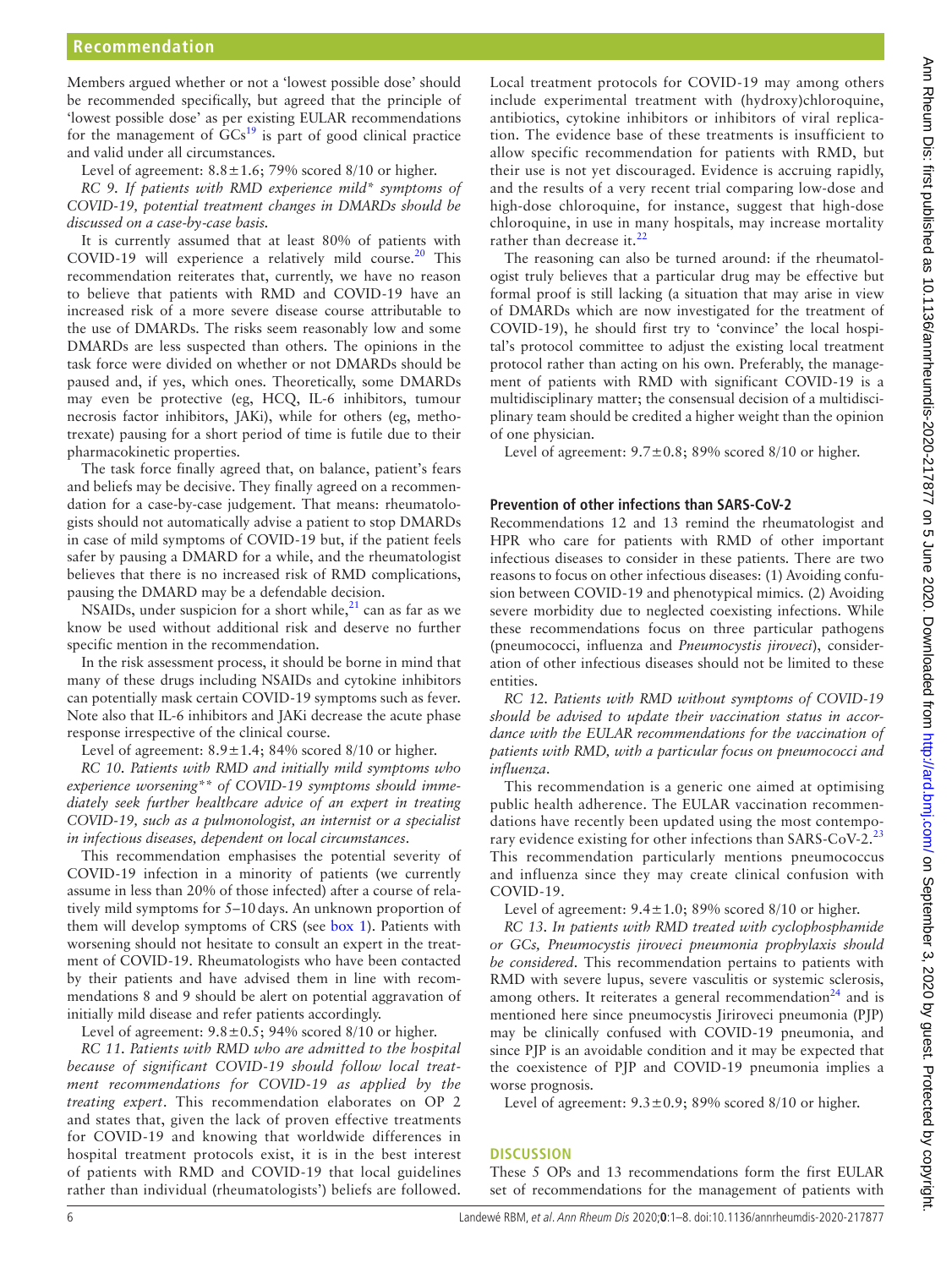RMD during the COVID-19 pandemic. While they provide the best possible consensual guidance according to international experts, it is self-evident that their scientific status is meagre. The level of evidence never exceeds that of 'expert opinion' and the strength of recommendation is therefore axiomatically low. The task force expects and hopes that the life span of several of these recommendations will be short, far shorter than usual, as a reflection of the accrual of solid scientific evidence that may fuel better recommendations and the advent of effective drugs for COVID-19 and its complications.

Comparing these EULAR recommendations with other recent recommendations, such as the American Society of Rheuma-tology (ACR) recommendations<sup>[9](#page-7-2)</sup> and those from Germany<sup>[2](#page-6-1)</sup> and the UK, $^7$  $^7$  reveals, as expected, high levels of similarity, which is reassuring. Issues of controversy are sparse and of relatively minor importance. Formulated in a more negative tone, one may say that professional organisations are currently 'flying blind', due to the novelty and the impact of the pandemic and the lack of methodologically sound evidence. Such a situation is unprecedented for all professional medical organisations including ours. Providing meaningful guidance under such circumstances asks for creative solutions that are not prescribed by standard operating procedures. Many of these outstanding questions about COVID-19 in the field of RMD should be addressed in the near future. The task force hopes that the release of these expert-opinion-based recommendations meant for patients with RMD and their caregivers in 'COVID-time' will be a stimulus to initiate and conduct this research.

#### **Author affiliations**

<sup>1</sup> Amsterdam Rheumatology Center, AMC, Amsterdam, The Netherlands <sup>2</sup>Rheumatology, Zuyderland MC, Heerlen, The Netherlands

<sup>3</sup> Centre for Rheumatology & Department of Neuromuscular Diseases, University College London, London, UK

- 4 Rheumatology, Leiden University Medical Center, Leiden, The Netherlands
- <sup>5</sup>Rheumatology, UMCUtrecht, Utrecht, The Netherlands

<sup>6</sup>Rheumatology and Clinical Immunology, Charité University Hospital, Berlin, Germany

<sup>7</sup>Depratment of Rheumatology, Instituto de Salud Musculoesquelética, Madrid, Spain 8 Immunorhumatologie, CHU Lapeyronie, Montpellier, France

9 Department of infectious diseases, Universita degli Studi di Milano, Milano, Lombardia, Italy

10Institut Pierre Louis d'Epidémiologie et de Santé Publique, INSERM, Sorbonne Universite, Paris, France

<sup>11</sup> APHP, Rheumatology Department, Hopital Universitaire Pitie Salpetriere, Paris, France

<sup>12</sup>Scienze Cliniche e Biologiche, Università degli Studi di Torino, Torino, Italy <sup>13</sup>Newcastle University and Newcastle upon Tyne Hospitals NHS Foundation Trust, Institute of Cellular Medicine, Newcastle upon Tyne, UK

14Rheumatology, Assistance Publique-Hôpitaux de Paris (AP-HP), Hôpitaux<br>universitaires Paris-Sud - Hôpital Bicêtre, Le Kremlin Bicêtre, France

<sup>15</sup>3Université Paris-Sud, Center for Immunology of Viral Infections and Auto-immune Diseases (IMVA), Institut pour la Santé et la Recherche Médicale (INSERM) UMR

1184, Université Paris-Saclay, Le Kremlin Bicêtre, France<br><sup>16</sup>Institute of Infection, Immunity and Inflammation, University of Glasgow, Glasgow, UK <sup>17</sup>Rheumatology and Clinical Immunology, Giessen University, Bad Nauheim, Germany

<sup>18</sup>National Heart & Lung Institute, Imperial College London Faculty of Medicine, London, UK

<sup>19</sup>Department of Rheumatology, Medical University of Vienna, Wien, Austria <sup>20</sup>Section for Outcomes Research, Medical University of Vienna, Vienna, Austria<sup>21</sup> Deutsche Rheuma-Liga, Bonn, Germany

<sup>22</sup>Division of Rheumatology and Clinical Immunology, Department of Medicine IV, Ludwig Maximilian University of Munich, Munich, Germany

**Contributors** All authors are members of EULAR's task force for the development of recommendations for patients with RMD in the context of SARS-CoV-2 and

**Twitter** Pedro M Machado [@pedrommcmachado](https://twitter.com/pedrommcmachado) and John D Isaacs [@](https://twitter.com/ProfJohnIsaacs) [ProfJohnIsaacs](https://twitter.com/ProfJohnIsaacs)

MSD, Pfizer and Roche and provided expert advice for, or had symposia speaking engagements with, AbbVie, Amgen, AstraZeneca, Astro, Bristol-Myers Squibb, Celgene, Celltrion, Chugai, Gilead, ILTOO Pharma, Janssen, Lilly, MSD, Novartis-Sandoz, Pfizer, Roche, Samsung, Sanofi and UCB. JDI received research grants from Pfizer and honoraria for lectures and/or consulting from AbbVie, Amgen, Eli Lilly, Gilead, Merck & Co, Roche and UCB. MG received honoraria for lectures and consulting and grants to his institution: AbbVie, BMS, Gilead, Janssen, Novartis, MSD, AstraZeneca, ViiV. HS-K received honoraria for lectures and consulting from AbbVie, Amgen, BMS, Gilead, Janssen, Lilly, Novartis, Pfizer, Sanofi-Aventis, Roche and UCB. IM received research grants from Lilly, Pfizer, BMS, Celgene, Janssen; and consulting fees from AbbVie, BMS, Celgene, Gilead, Janssen, Lilly, Novartis, Pfizer, Sanofi-Aventis and UCB.

**Funding** The authors have not declared a specific grant for this research from any

**Competing interests** RBML received honoraria for lecturing and consultation from AbbVie, Amgen, BMS, Celgene, Galapagos, Gilead, Janssen, Eli Lilly, Novartis, Pfizer, UCB and is owner and director of Rheumatology Consultancy BV. PMM received consulting/speaker's fees from Abbvie, BMS, Celgene, Eli Lilly, Janssen, MSD, Novartis, Pfizer, Roche and UCB and is supported by the National Institute for Health Research (NIHR) University College London Hospitals (UCLH) Biomedical Research Centre (BRC). The views expressed are those of the authors and not necessarily those of the (UK) National Health Service (NHS), the NIHR, or the (UK) Department of Health. LG received research grants from Lilly, Pfizer, Sandoz; and consulting fees from AbbVie, Amgen, BMS, Biogen, Celgene, Janssen, Lilly, Novartis, Pfizer, Sanofi-Aventis and UCB. GRB received honoraria for lectures and consulting from AbbVie, Amgen, BMS, Gilead, Janssen, Lilly, Novartis, Pfizer, Sanofi-Aventis, Roche, UCB. XM received consulting fees from BMS, Gilead, Janssen, Pfizer, Samsung, UCB. BC received honoraria from AbbVie, BMS, Gilead, Janssen, Lilly, Merck, Novartis, Pfizer, Roche-Chugai, Sanofi and UCB; and research grants from Novartis, Pfizer and Roche. JSS received grants to his institution from Abbvie, AstraZeneca, Janssen, Lilly,

funding agency in the public, commercial or not-for-profit sectors.

**Patient and public involvement** Patients and/or the public were not involved in the design, or conduct, or reporting, or dissemination plans of this research.

**Patient consent for publication** Not required.

**Provenance and peer review** Not commissioned; externally peer reviewed.

**Data availability statement** All data relevant to the study are included in the article.

This article is made freely available for use in accordance with BMJ's website terms and conditions for the duration of the covid-19 pandemic or until otherwise determined by BMJ. You may use, download and print the article for any lawful, non-commercial purpose (including text and data mining) provided that all copyright notices and trade marks are retained.

#### **ORCID iDs**

Robert BM Landewé <http://orcid.org/0000-0002-0577-6620> Pedro M Machado <http://orcid.org/0000-0002-8411-7972> Féline Kroon <http://orcid.org/0000-0002-8940-0582> Laure Gossec <http://orcid.org/0000-0002-4528-310X> John D Isaacs <http://orcid.org/0000-0002-6103-7056> Tanja A Stamm <http://orcid.org/0000-0003-3073-7284> Hendrik Schulze-Koops <http://orcid.org/0000-0002-1681-491X>

## **References**

- <span id="page-6-0"></span>1 van der Heijde D, Aletaha D, Carmona L, et al. 2014 update of the EULAR standardised operating procedures for EULAR-endorsed recommendations. Ann [Rheum Dis](http://dx.doi.org/10.1136/annrheumdis-2014-206350) 2015;74:8–13.
- <span id="page-6-1"></span>2 Commission for pharmacotherapy and the Board of the German Society for rheumatology e.V. Aktuelle Handlungsempfehlungen Der Deutschen Gesellschaft für Rheumatologie e.V. für die Betreuung von Patienten MIT rheumatischen Erkrankungen während Der SARS-CoV-2/Covid 19-Pandemie. Available: [https://dgrh.de/Start/](https://dgrh.de/Start/Publikationen/Empfehlungen/Therapie-bei-besonderen-Situationen/Empfehlungen-w%C3%A4hrend-der-SARS-CoV-2-Covid-19-Pandemie.html) [Publikationen/Empfehlungen/Therapie-bei-besonderen-Situationen/Empfehlungen](https://dgrh.de/Start/Publikationen/Empfehlungen/Therapie-bei-besonderen-Situationen/Empfehlungen-w%C3%A4hrend-der-SARS-CoV-2-Covid-19-Pandemie.html)[w%C3%A4hrend-der-SARS-CoV-2-Covid-19-Pandemie.html](https://dgrh.de/Start/Publikationen/Empfehlungen/Therapie-bei-besonderen-Situationen/Empfehlungen-w%C3%A4hrend-der-SARS-CoV-2-Covid-19-Pandemie.html) [Accessed 24 Mar 2020].
- <span id="page-6-2"></span>3 Filière de santé maladies rares. Recommandations COVID-19 : Patients atteints de maladies auto-immunes ou auto-inflammatoires. Available: [https://www.fai2r.org/](https://www.fai2r.org/actualites/covid-19) [actualites/covid-19](https://www.fai2r.org/actualites/covid-19) [Accessed 09 Apr 2020].
- 4 Société Française de Rhumatologie. Réponse donner aux patients qui posent des questions SUR Le Risque que constitue leur traitement face Au COVID-19. Available: [https://sfr.larhumatologie.fr/actualites/reponse-donner-aux-patients-qui-posent](https://sfr.larhumatologie.fr/actualites/reponse-donner-aux-patients-qui-posent-questions-risque-que-constitue-leur-traitement)[questions-risque-que-constitue-leur-traitement](https://sfr.larhumatologie.fr/actualites/reponse-donner-aux-patients-qui-posent-questions-risque-que-constitue-leur-traitement) [Accessed 17 Mar 2020].
- <span id="page-6-3"></span>5 La Sociedad Española de Reumatología. El coronavirus COVID-19 Y Los pacientes Con Enfermedades reumáticas. Available: [https://www.ser.es/el-coronavirus-covid-19-y](https://www.ser.es/el-coronavirus-covid-19-y-los-pacientes-con-enfermedades-reumaticas/)[los-pacientes-con-enfermedades-reumaticas/](https://www.ser.es/el-coronavirus-covid-19-y-los-pacientes-con-enfermedades-reumaticas/) [Accessed 31 Mar 2020].
- <span id="page-6-4"></span>6 National Health Service. Clinical guide for the management of rheumatology patients during the coronavirus pandemic. Available: [https://www.england.nhs.uk/coronavirus/](https://www.england.nhs.uk/coronavirus/wp-content/uploads/sites/52/2020/03/clinical-guide-rheumatology-patients-v2-08-april-2020.pdf) [wp-content/uploads/sites/52/2020/03/clinical-guide-rheumatology-patients-v2-08](https://www.england.nhs.uk/coronavirus/wp-content/uploads/sites/52/2020/03/clinical-guide-rheumatology-patients-v2-08-april-2020.pdf) [april-2020.pdf](https://www.england.nhs.uk/coronavirus/wp-content/uploads/sites/52/2020/03/clinical-guide-rheumatology-patients-v2-08-april-2020.pdf) [Accessed 8 Apr 2020].